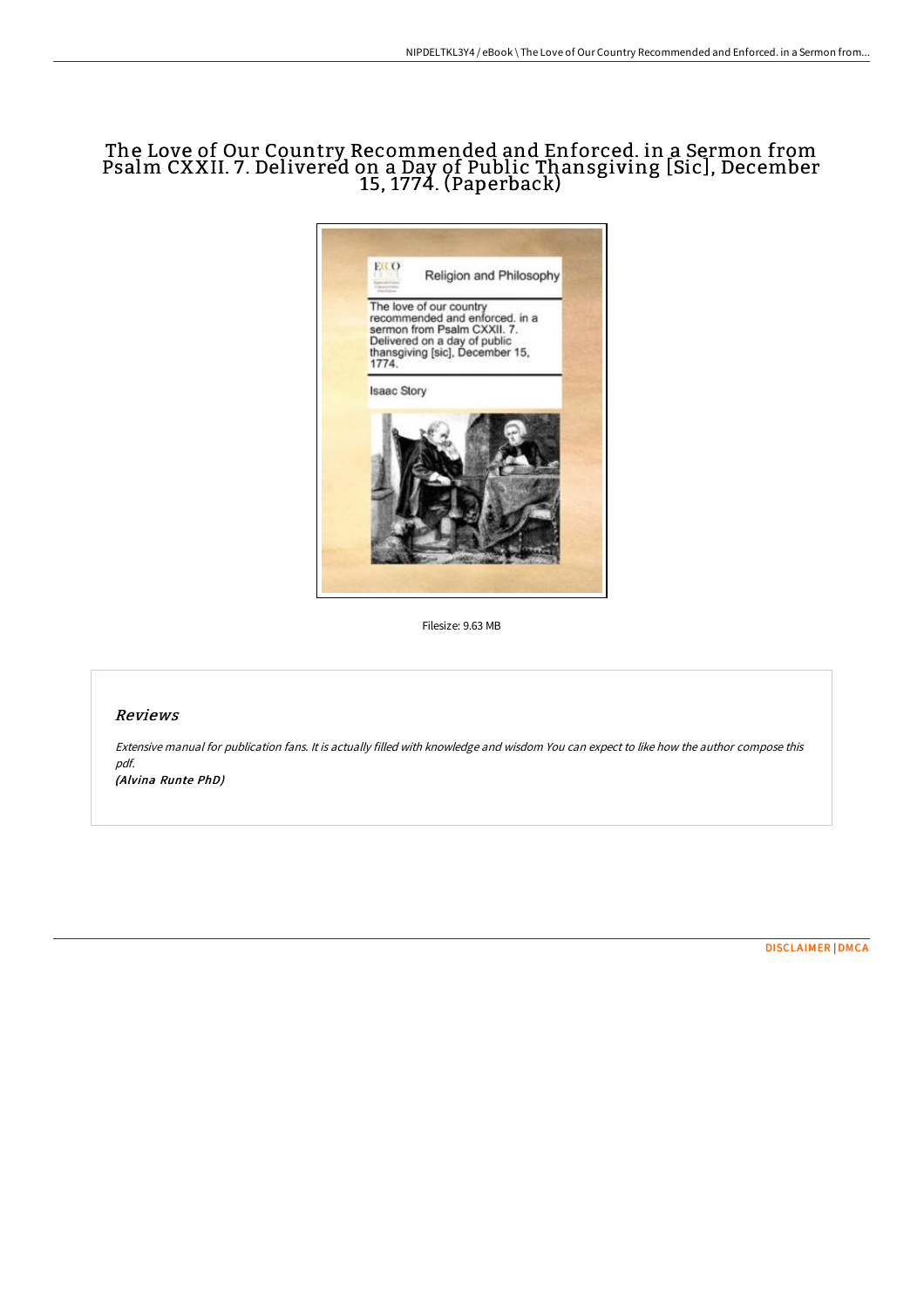### THE LOVE OF OUR COUNTRY RECOMMENDED AND ENFORCED. IN A SERMON FROM PSALM CXXII. 7 . DELIVERED ON A DAY OF PUBLIC THANSGIVING [SIC], DECEMBER 15, 17 74. (PAPERBACK)



Gale Ecco, Print Editions, United States, 2010. Paperback. Condition: New. Language: English . Brand New Book \*\*\*\*\* Print on Demand \*\*\*\*\*. The 18th century was a wealth of knowledge, exploration and rapidly growing technology and expanding record-keeping made possible by advances in the printing press. In its determination to preserve the century of revolution, Gale initiated a revolution of its own: digitization of epic proportions to preserve these invaluable works in the largest archive of its kind. Now for the first time these high-quality digital copies of original 18th century manuscripts are available in print, making them highly accessible to libraries, undergraduate students, and independent scholars.The Age of Enlightenment profoundly enriched religious and philosophical understanding and continues to influence present-day thinking. Works collected here include masterpieces by David Hume, Immanuel Kant, and Jean-Jacques Rousseau, as well as religious sermons and moral debates on the issues of the day, such as the slave trade. The Age of Reason saw conflict between Protestantism and Catholicism transformed into one between faith and logic -- a debate that continues in the twenty-first century.++++The below data was compiled from various identification fields in the bibliographic record of this title. This data is provided as an additional tool in helping to insure edition identification: ++++lt;sourceLibrarygt;Library of Congresslt;ESTCIDgt;W005037lt;Notesgt;Half-title: Mr. Story s thanksgiving sermon, December XV. MDCCLXXIV.lt;imprintFullgt;Boston: Printed and sold by John Boyle in Marlboro -Street, MDCCLXXV. [1775]. lt;collationgt;23, [1]p.; 21 cm.

- Read The Love of Our Country [Recommended](http://albedo.media/the-love-of-our-country-recommended-and-enforced.html) and Enforced. in a Sermon from Psalm CXXII. 7. Delivered on a Day of Public Thansgiving [Sic], December 15, 1774. (Paperback) Online
- Download PDF The Love of Our Country [Recommended](http://albedo.media/the-love-of-our-country-recommended-and-enforced.html) and Enforced. in a Sermon from Psalm CXXII. 7. Delivered on a Day of Public Thansgiving [Sic], December 15, 1774. (Paperback)